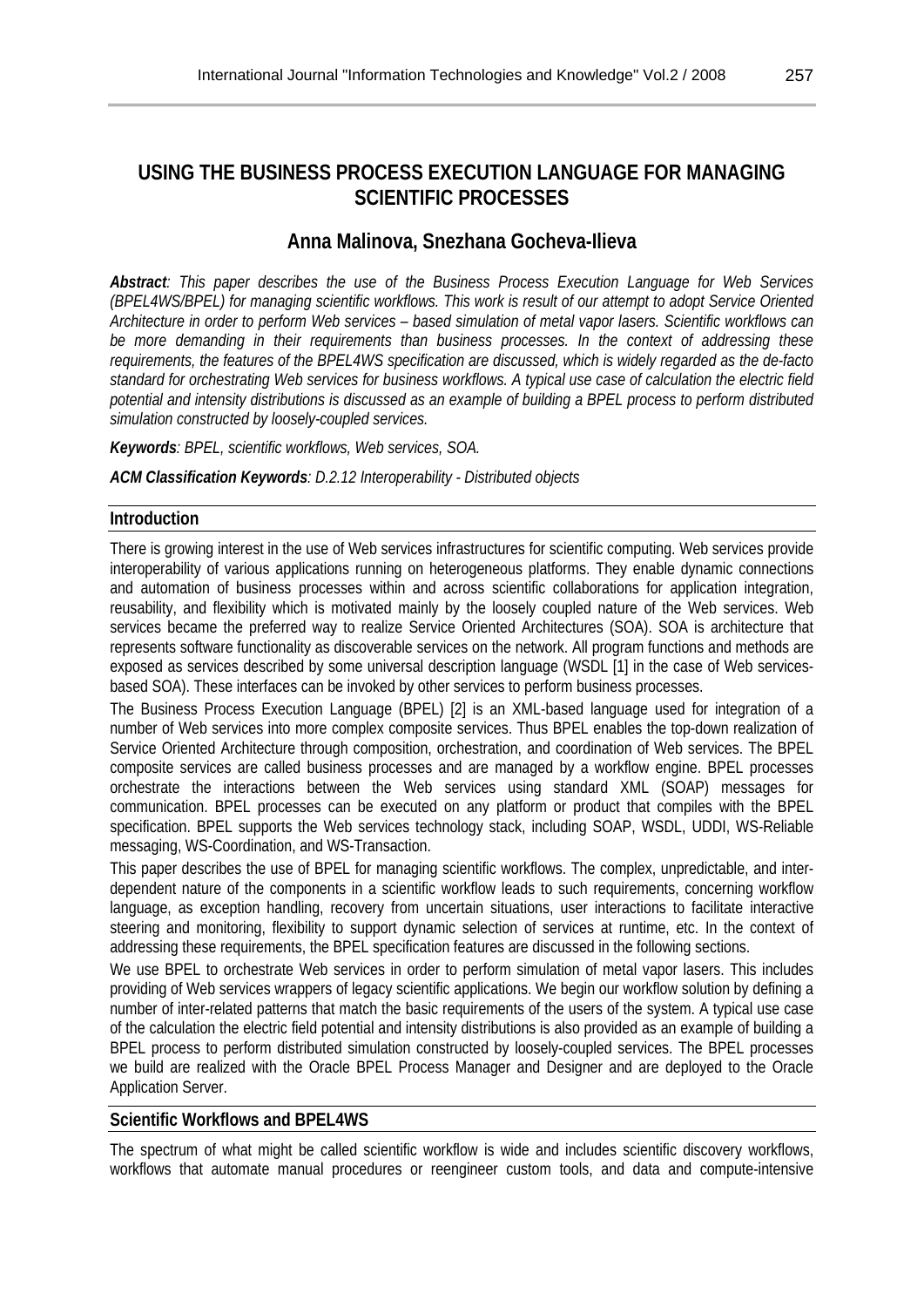workflows. Scientific workflow support is needed for practically all information-oriented scientific disciplines, including bioinformatics, chemistry, ecology, geology, physics, etc. In this section we provide a number of common requirements of scientific workflows: service composition and reuse, scalability, detached execution, reliability and fault tolerance, user interaction, monitoring, "smart" re-runs, data provenance, etc. ([5], [6], [7]).

In general, the BPEL vocabulary is tailored more to the requirements of business processes, which often have different requirements compared to scientific workflows. For example, in [5] is outlined that business workflow approaches focus on control-flow patterns and events, whereas dataflow is often a secondary issue. Scientific workflow systems, on the other hand tend to have execution model that are much more dataflow-oriented.

In this section we provide an analysis of the BPEL specification in the context of the above listed requirements. We do this also in the context of the implementation technology we have adopted, particularly the Oracle's BPEL Process Manager as part of the Oracle SOA Suite.

#### *Service composition and reuse.*

Web services can be combined in two ways: orchestration and choreography. In orchestration a central process (which can be another Web service) takes control of the involved Web services and coordinates the execution of different operations. The involved Web services do not "know" (and do not need to know) that they are taking part in a composition process. Choreography, in contrast, does not rely on central coordinator and occurs in pear-topear style workflows where communications occur directly between partners. All participants in the choreography need to be aware of the business process, operations to execute, messages to exchange, and the timing of message exchanges.

BPEL supports two different ways of describing business processes that support orchestration and choreography: Executable processes - they follow the orchestration paradigm and can be executed by an orchestration engine; Abstract business protocols - they allow specification of the public message exchange between parties only. They do not include the internal details of process flows and are not executable. They follow the choreography paradigm.

From the perspective of composing Web services to execute scientific processes, orchestration is a more flexible paradigm and has the following advantages over choreography:

- The coordination of component process is centrally managed by a known coordinator.
- Web services can be incorporated without their being aware that they are taking part of a larger process.
- Alternative scenarios can be put in place in case faults occur.

### *Scalability.*

Some scientific workflows involve large volumes of data and/or require high-end computational resources, e.g. running a large number of parallel jobs on a cluster computer. To support such data-intensive and computeintensive workflows, suitable interfaces to Grid middleware components are necessary.

Parallel flows enable a BPEL process to perform multiple tasks at the same time, which is useful when we need to perform several time-consuming and independent tasks. Concurrency is provided with the <flow> activity which causes all the activities nested within it to be executed concurrently. Control exits from <flow> when all nested activities terminate.

BPEL also provides features to support handling multiple requests. Multiple customer interactions can be handled concurrently by creating multiple instances of the process, one for each interaction. This is not a problem if the interaction consists of a single, synchronous invocation of an operation on a server, and the server does not invoke other servers in the process of handling the request. Scientific processes, however, often require long running conversations and transactions between partners. For workflows, this involves the addition of process identifiers that are embedded and exchanged between partners during a conversation. For handling such situations, BPEL allows a process to declare a *correlation set* local to a scope. This is a set of properties such that all messages having the same values of all the properties in the set are part of the same interaction and hence are handled by the same instance. Thus, a correlation set identifies a particular instance of among a set of instances of that process, and a correlation set and a port together uniquely identify a process instance among all process instances at a host machine.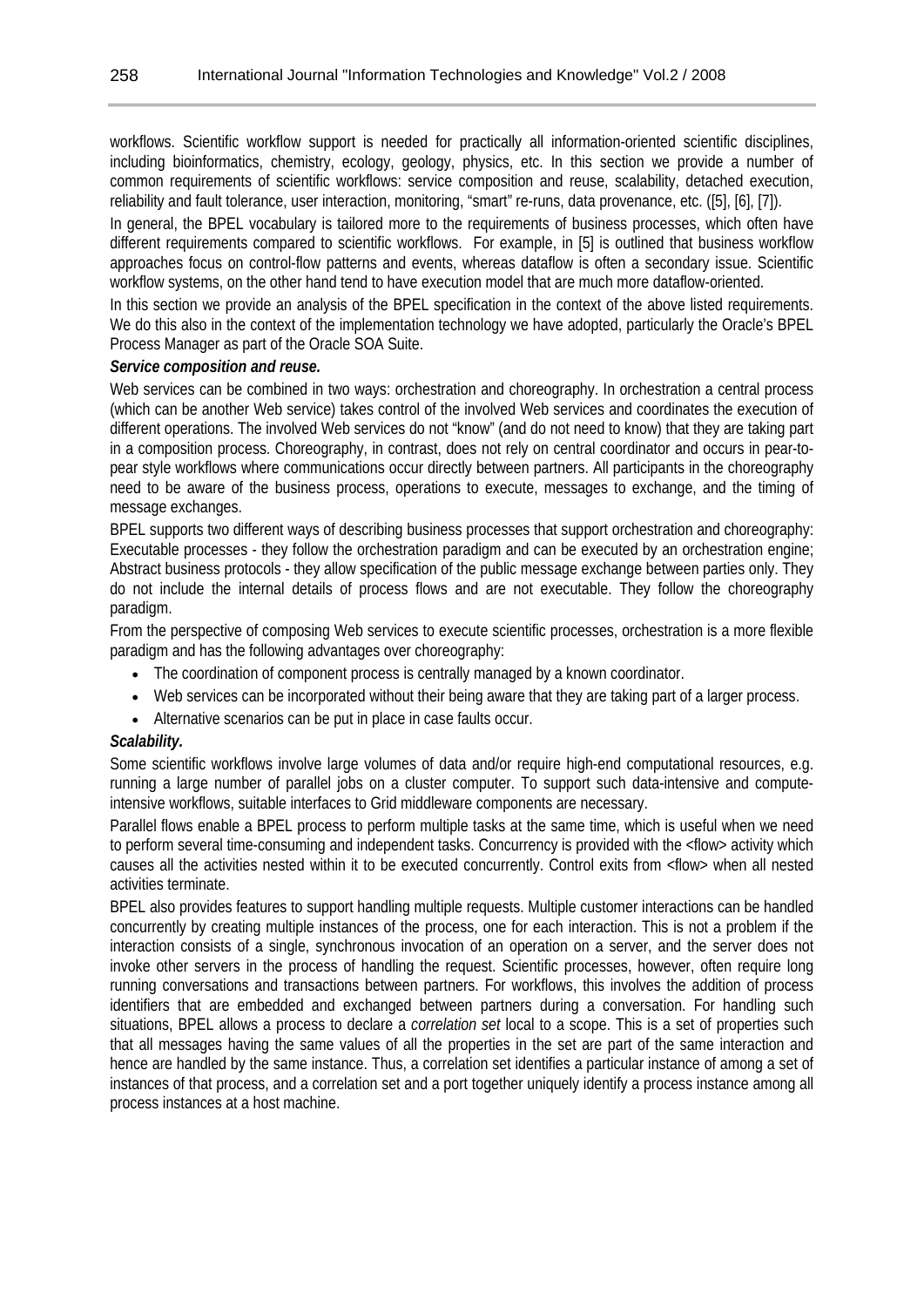## *Detached execution.*

Long running scientific workflows require an execution node that allows the workflow control engine to run in the background on a remote server, without necessarily staying connected to a user's client application that has started and is controlling workflow execution.

In a BPEL process a web service can be invoked as a synchronous or asynchronous operation. Synchronous web services provide an immediate response to a query, and block the BPEL process for the duration of the operation. Asynchronous web services do not block the BPEL process, and are useful for environments in which a service can take a long time to process a client request. Asynchronous services also provide a more faulttolerant and scalable architecture than synchronous services.

## *Reliability and fault tolerance.*

A scientific workflow might incorporate a service that often "fail", change its interface, or just become unacceptably slow. Thus the workflow definition should support the definition of failure handling mechanisms.

BPEL provides a flexible structure for dealing with failures. Fault and compensation handlers are used to reverse the effects of partially completed interactions. The execution of these handlers is tied in with the concept of scopes. A scope serves to define the execution context of an activity. A scope can have a name and local declarations and encloses (possibly complex) activity to be executed. Declarations include, among other items, local variables, fault handlers, and a compensation handler. Compensation applies only to scope's external effects – the effects it has invoked at other sites. On entry, a scope's compensation handler is given a snapshot of the process's state at the time control exited (normally) from the scope. Since it can access only the snapshot and not the variables themselves, compensation cannot affect the state of the process and applies only to external activities. Faults signal failure and start the process of reversing the effects of an interaction. A fault might be raised in a process if it gets a fault response to an operation that it has invoked synchronously. Alternatively, a process might explicitly execute a <throw> activity if it recognizes that an anomalous situation has arisen.

## *User interaction.*

Many scientific workflows require user decisions and interactions at various steps. An interesting challenge is the need for user interaction in a detached execution. Using a notification mechanism the user might be asked to reconnect to the running instance and make a decision before the paused (sub-) workflow can resume.

BPEL 1.1 and 2.0 do not include human interactions and are limited to service orchestration. Oracle BPEL Process Manager provides manual task Web service to integrate people and manual tasks into BPEL processes [8]. By implementing this as a true BPEL service, the interface to the task service is described with WSDL and people can be included in 100% standard BPEL processes – to the BPEL process, the person/manual task looks like any other asynchronous Web service. User notification is also supported – anything that can be done in BPEL (invoking a Web service, sending an e-mail message or JMS message, executing some Java code, and so on) can be done to notify a user of a task-related event.

# *Monitoring.*

Scientific workflows are potentially long running activities and it is of importance to scientists to be able to observe and monitor the ongoing execution of a workflow.

Oracle BPEL Manager provides sensors to monitor BPEL activities, variables, and faults during runtime [8]. The following types of sensors can be defined, either through the BPEL Designer or manually by providing sensor configuration files:

- Activity sensors: Used to monitor the execution of activities within a BPEL process. For example, activity sensors can be used to monitor the execution time of an invoke activity or how long it takes to complete a scope. Along with the activity sensor, the variables of the activity might be also monitored.
- Variable sensors: Used to monitor variables (or parts of a variable) of a BPEL process. For example, variable sensors can be used to monitor the input and output data of a BPEL process.
- Fault sensors: Used to monitor BPEL faults.

The following two requirements are much desirable for scientific workflow systems, although difficult to implement:

### *"Smart" re-computations.*

A special kind of user interaction is the change of a parameter of a workflow. A "smart" re-computation (re-run) would not execute the workflow from scratch, but only those parts that are affected by a parameter change.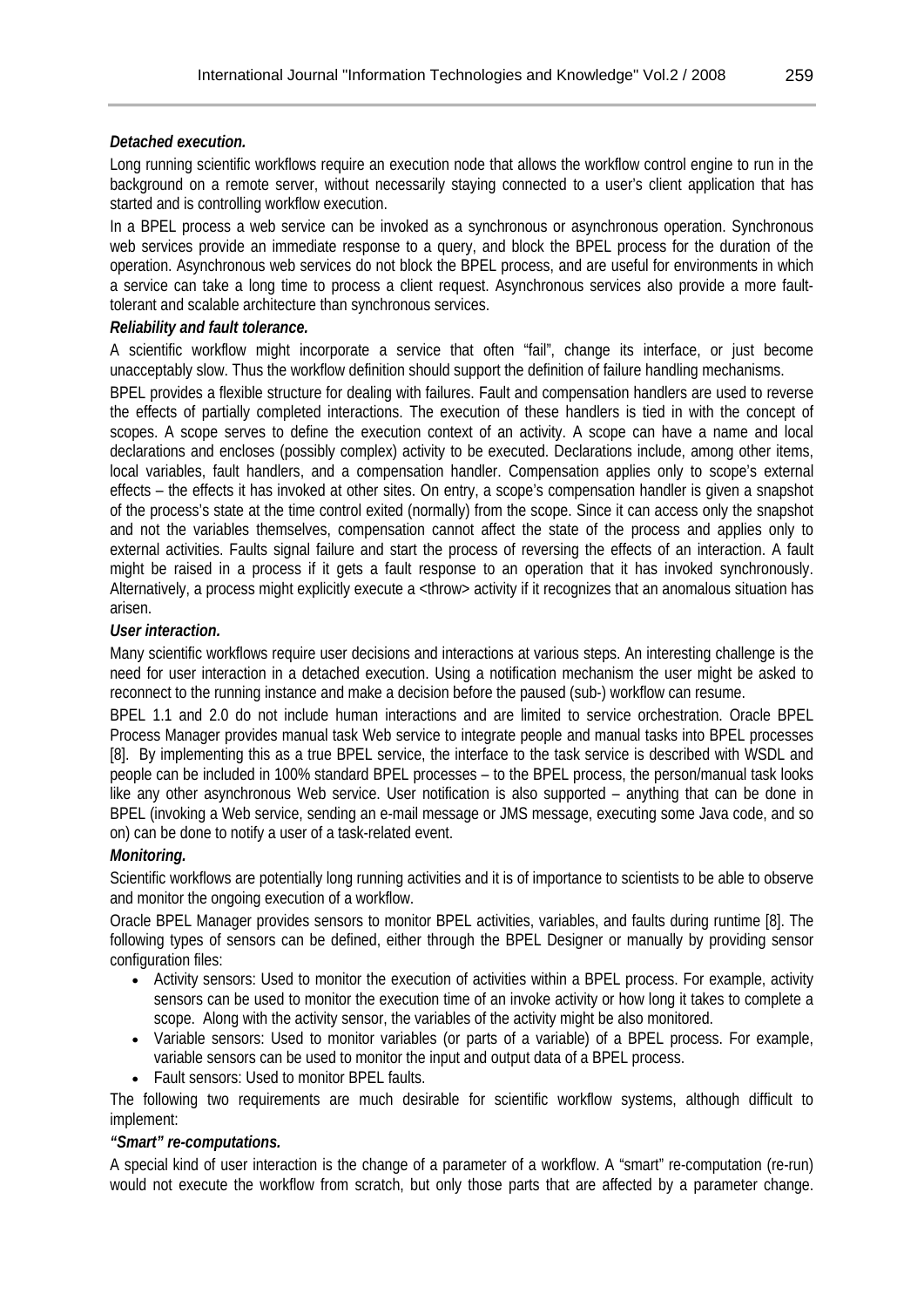Another useful technique in this context is the ability to backtrack (in the case or parameter change or even a system failure) to a previously saved state without starting over from scratch.

#### *Data provenance.*

Computational experiments and runs of scientific workflows should be reproducible and indicate which specific data products and tools have been used to create a derived data product. A scientific workflow system should be able to automatically log the sequence of applied steps, parameter settings and intermediate data products. A related requirement is automatic report generation: The system should allow the user to generate reports with all relevant provenance and runtime information, e.g., in XML format for archival and exchange purposes, and in HTML (generated from the former, e.g., via a XSLT script) for human consumption.

While the above list of requirements for scientific workflow systems is by no means complete, it should be sufficient to capture many of the core characteristics. Other requirements include the use of an intuitive GUI to allow the user to compose a workflow visually from smaller components to animate workflow execution, to inspect intermediate results, etc., although these requirements are not related with the BPEL specification itself. Rather, they depend on the BPEL Designer and engine vendor.

### **Basic Patterns of the Workflow Solution**

In this section we define a number of inter-related patterns that match the basic requirements of the users of the Web services-based system for simulation of metal vapor lasers we are in process of developing. Our approach is to decompose the simulation processes into a collection of basic patterns that can be fully automated. These are hierarchically organized, as they are co-dependant, as presented in Figure 1:

- Simulation execution and monitoring pattern: This is the most basic workflow pattern. It presents the ability to submit a simulation, monitor its execution, and handle any potential faults (which may include resubmitting the job if needed).
- Data retrieval and storage pattern: Adds to the above the capability of retrieving data from the data storage before job submission and uploading results to the storage upon completion.
- Metadata management: Generated metadata for the created file, and uploading these to the metadata storage.

This hierarchical organization maps well to BPEL-base workflows. Because these are themselves presented as Web services, it is possible for a workflow to incorporate other workflows into its structure. Not all capabilities presented, such as metadata capture, may be required for



Figure 1. Basic simulation workflow patterns.

every job of the scientific process that the user wishes to execute. This hierarchical approach also favors reusability and enables the potential addition of new services and its incorporation into larger workflows.

A data/metadata management tools will be integrated with the workflow tools using web services technology. This integration is essential to allow the automatic collection and publishing of metadata relating to the simulations along with efficiently handling the data files themselves.